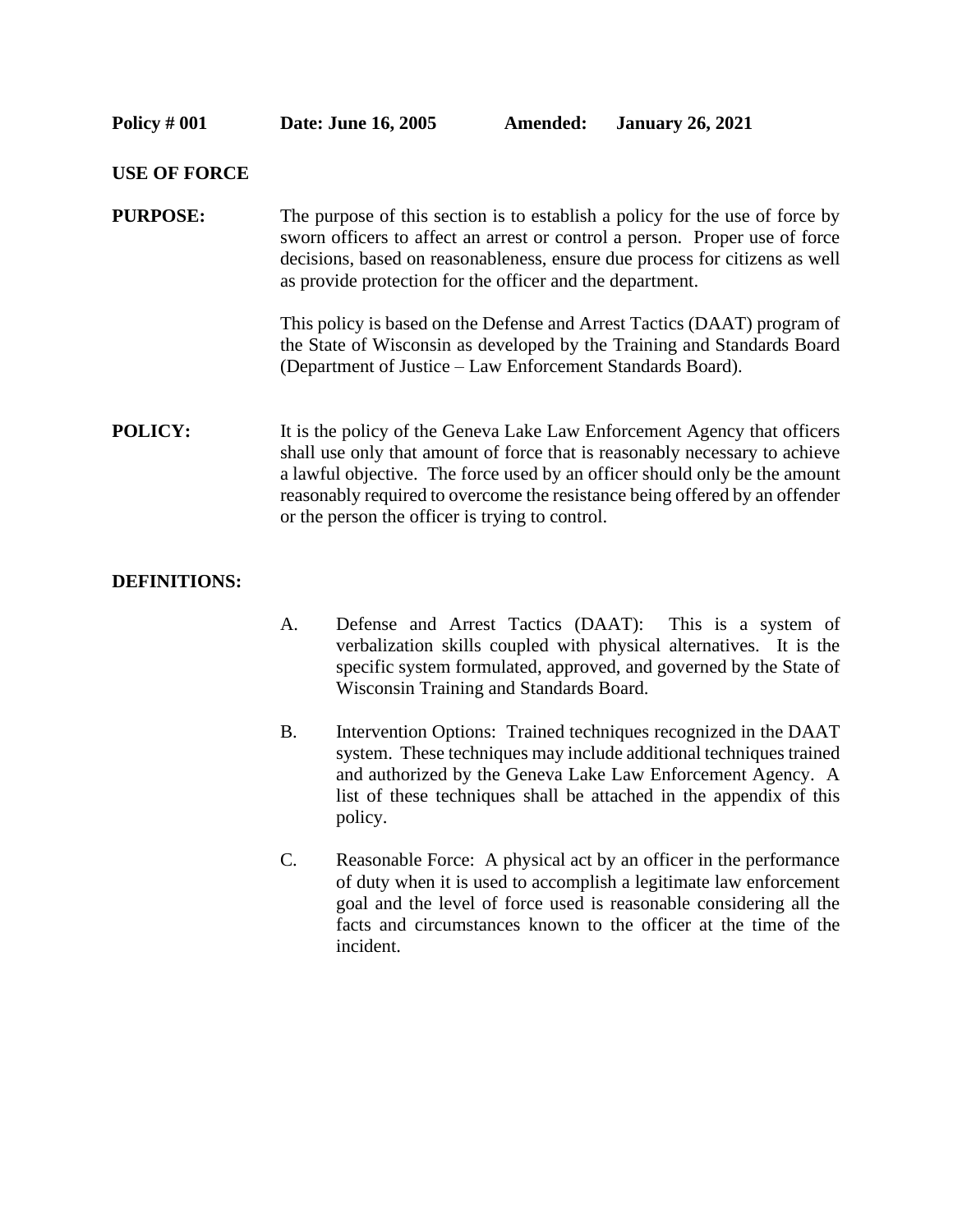- D. Objectively Reasonable Standard: This standard establishes that reasonableness should be judged under the totality of the circumstances from the perspective of a reasonable officer at the scene with similar training and experience. Three elements of the standard are:
	- 1. The severity of the alleged crime at issue.
	- 2. Whether the suspect poses an imminent threat to the safety of officer(s) and/or others.
	- 3. Whether the suspect is actively resisting or attempting to evade arrest by flight.
- E. Reasonably Believes: Means that an ordinary, prudent and reasonably intelligent officer sheriff believes that a certain fact situation exists and such belief is reasonable under the circumstances known to the officer at the time the officer acted.
- F. Great Bodily Harm: Bodily injury which creates a substantial risk of death, or which causes serious permanent disfigurement, or which causes a permanent or protracted loss or impairment of the function of any bodily member or organ or any other serious bodily injury.
- G. Non–Deadly Force: Any use of force other than that which is considered deadly force. This includes any physical effort used to reasonably control or restrain another, or to overcome the resistance of another.
- H. Conducted Energy Weapon: A less lethal force weapon utilized by trained personnel that causes Electro-Muscular Disruption (EMD) to a combative or potentially combative subject. The use of this device is intended to incapacitate the subject with a minimal potential for causing death or great bodily harm.
- I. Less-Lethal Force Philosophy: A concept of planning and force application, which meets operational objectives, with less potential for causing death or great bodily harm than conventional police tactics.
- J. Deadly Force: The intentional use of a firearm or other instrument, the use of which would result in a high probability of death or great bodily harm.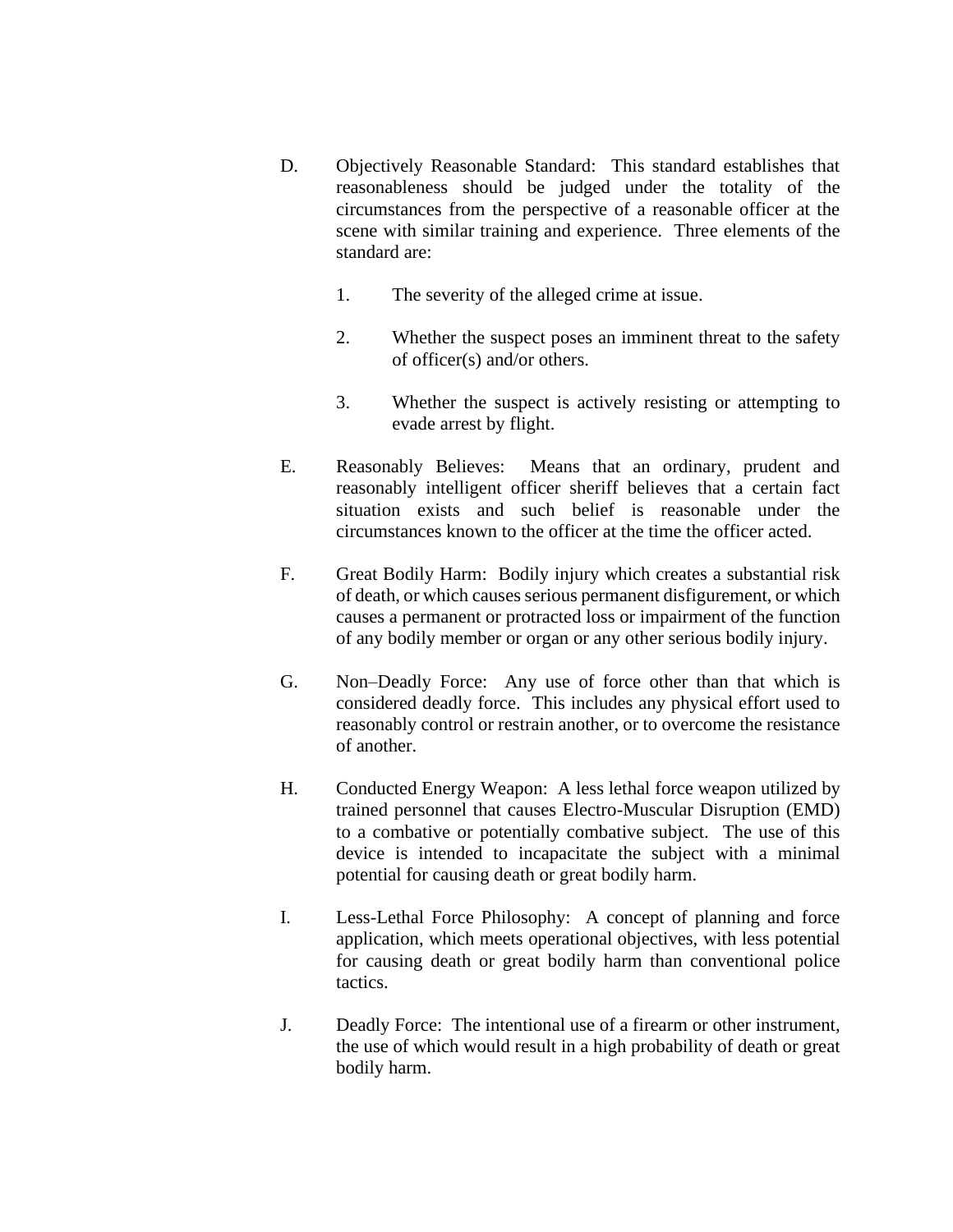## **PROCEDURE**

## A. General Guidelines

- 1. Officers shall use only that amount of force that is objectively reasonable to control a situation, effect an arrest, control a person, or to protect the officer or others from physical harm. The officer's decisions shall be based on the Disturbance Resolution Model.
- 2. Officers shall only use that amount of force that is reasonably necessary to maintain control once the subject has stopped resisting and control of the subject has been established.
- 3. Once control has been established the officer(s) shall be responsible for monitoring the subject's condition and welfare. Unless circumstances dictate otherwise, all persons arrested will be handcuffed, searched, and then transported in a police vehicle. Follow-Through Considerations found in the Disturbance Resolution model shall be followed.
- 4. If an officer uses force listed in the Intervention Options as "Oleoresin Capsicum (O.C.) Aerosol Spray" or greater, the officer shall complete a narrative report documenting the incident and complete a Use of Force Report Form. The narrative report documenting the Use of Force may be part of the overall incident and/or criminal report. The officer is responsible for attaching a copy of the Use of Force Report Form to the narrative report and to the distribution list of persons on that form.
- B. Oleoresin Capsicum (O.C.) Spray
	- 1. O.C. may be used by trained personnel when a subject is threatening to actively resist or is actively resisting a officer or other officer and the subject poses an articulable threat of harm to a officer or another person.
		- a. Officers may also include in the decision to use this force option, information known to the officer at the time of the incident, including conduct or statements of the subject or prior history of resistive or assaultive behavior.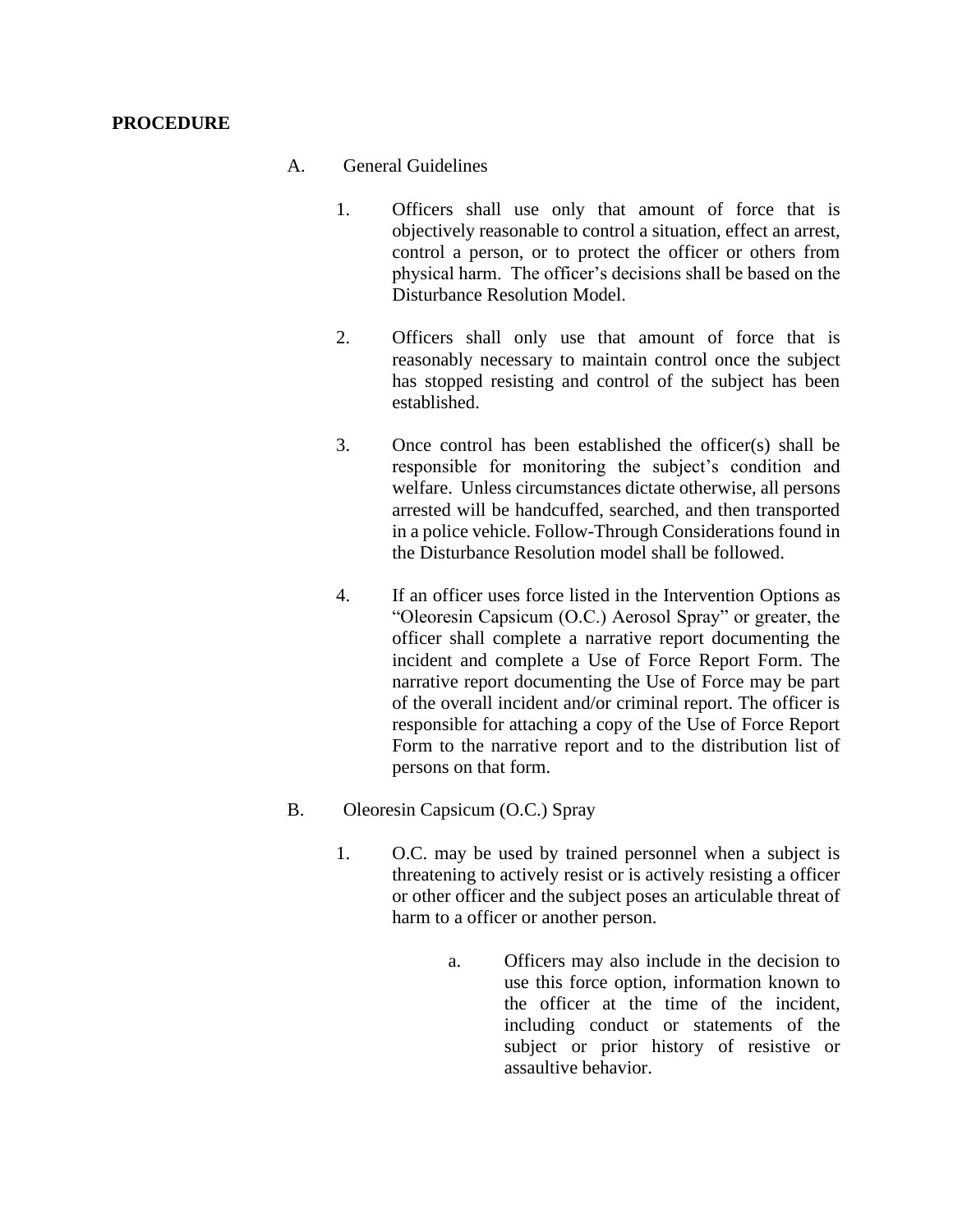- b. Passive resistance without posing an articulable threat of harm to officers or others does not permit the use of O.C.
- 2. Generally, O.C. should not be sprayed at a person from a distance of less than 3 feet.
- 3. Officers who use O.C. against a person shall ensure the person is decontaminated as soon as practical after he or she is under control. If circumstances permit, and it can be done without endangering department personnel, reasonable efforts to decontaminate animals should be made or the decontamination information conveyed to the animal's owner.
- 4. Officers shall carry department approved and issued O.C. while on duty.
- 5. An officer shall not brandish, display, or threaten the use of O.C. unless he or she can reasonably conclude its use may become justified and anticipated.
- C. Intermediate Weapons/Impact Weapon
	- 1. Uniformed officers shall be required to have a Geneva Lake Law Enforcement Agency approved impact weapon available to them while on duty.
	- 2. The use of authorized batons is permitted against an actively aggressive person when the officer reasonably believes that lesser force options would be ineffective or would subject the officer to bodily harm.
		- a. Officers may also include in the decision to use this force option information known to the officer at the time of the incident, including conduct or statements of the subject or prior history of resistive or assaultive behavior.
	- 3. An officer shall not brandish, display or threaten the use of an impact weapon as a threat unless he or she can reasonably conclude its use may become justified and is anticipated.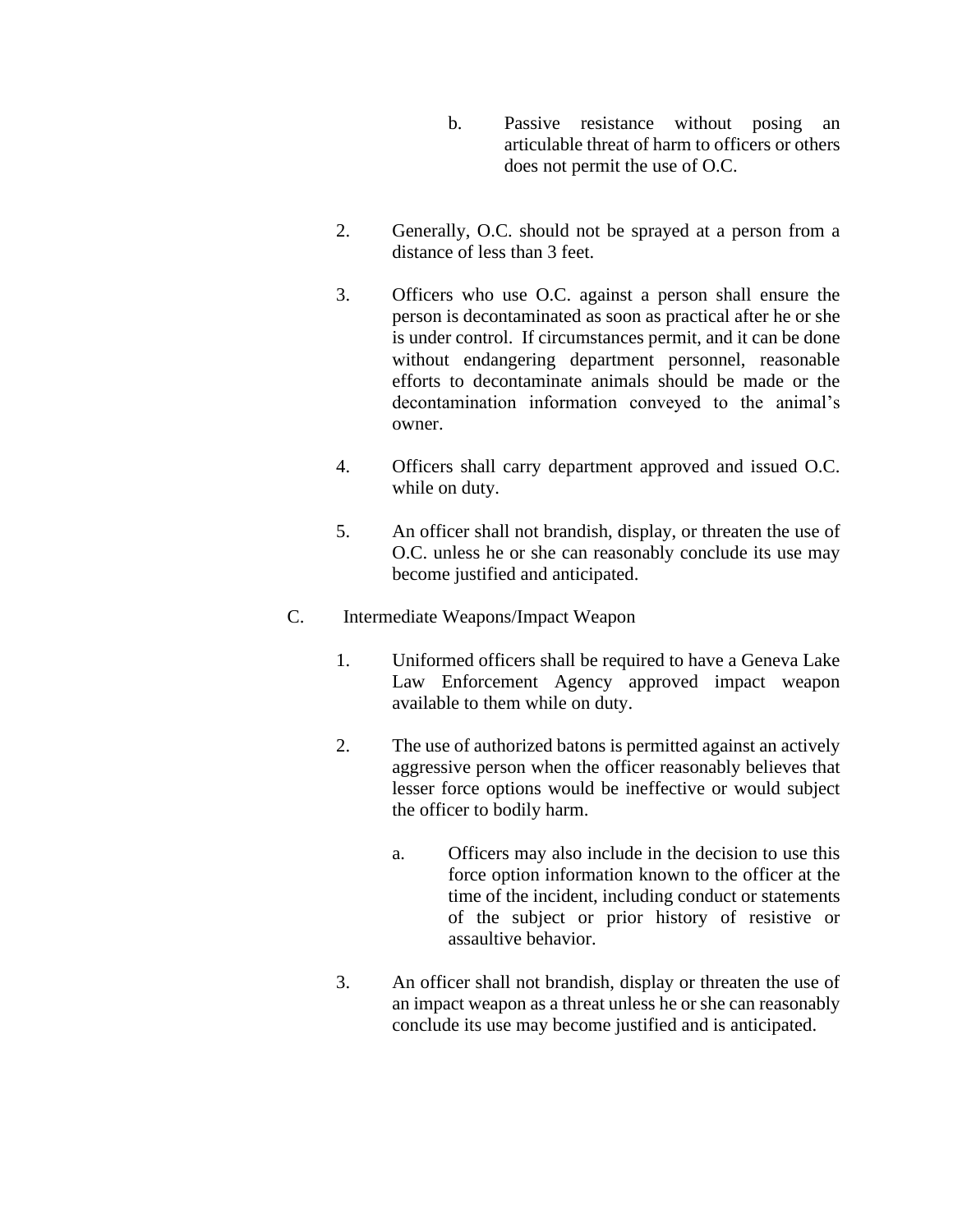- D. Use Deadly Force
	- 1. The use of deadly force is permissible under the following circumstances:
		- a. As a last resort, in the defense of one's self when the officer reasonably believes he or she is in imminent danger of death or great bodily harm.
		- b. As a last resort, in the defense of another person who the officer reasonably believes is in imminent danger of death or great bodily harm and whom the officer believes is entitled to self-defense.
		- c. As the final alternative, to affect an arrest or prevent the escape of a fleeing felon whom the officer reasonably believes has committed a felony involving the actual or threatened use of deadly force. The officer shall also have probable cause to believe the suspected felon poses a significant threat of death or great bodily harm to the officer, or others, if not immediately apprehended. As the last resort, to euthanize an animal that represents an imminent threat to public safety or one that is so seriously injured that humanity dictates its removal from suffering, but only after careful consideration is given to the public's safety and whether other dispositions may be feasible.
		- d. The use of a respiratory restraint, also known as a chokehold, is prohibited excepted where deadly force is authorized.
	- 2. An officer shall not brandish, display or threaten the use of a firearm unless he or she can reasonably conclude its use may become justified and anticipated.
	- 3. Before using a firearm and when feasible, officers shall identify themselves and issue a verbal challenge.
	- 4. Warning shots may be fired if an officer is authorized to use deadly force and only if the officer reasonably believes a warning shot can be fired safely in light of all circumstances of the encounter.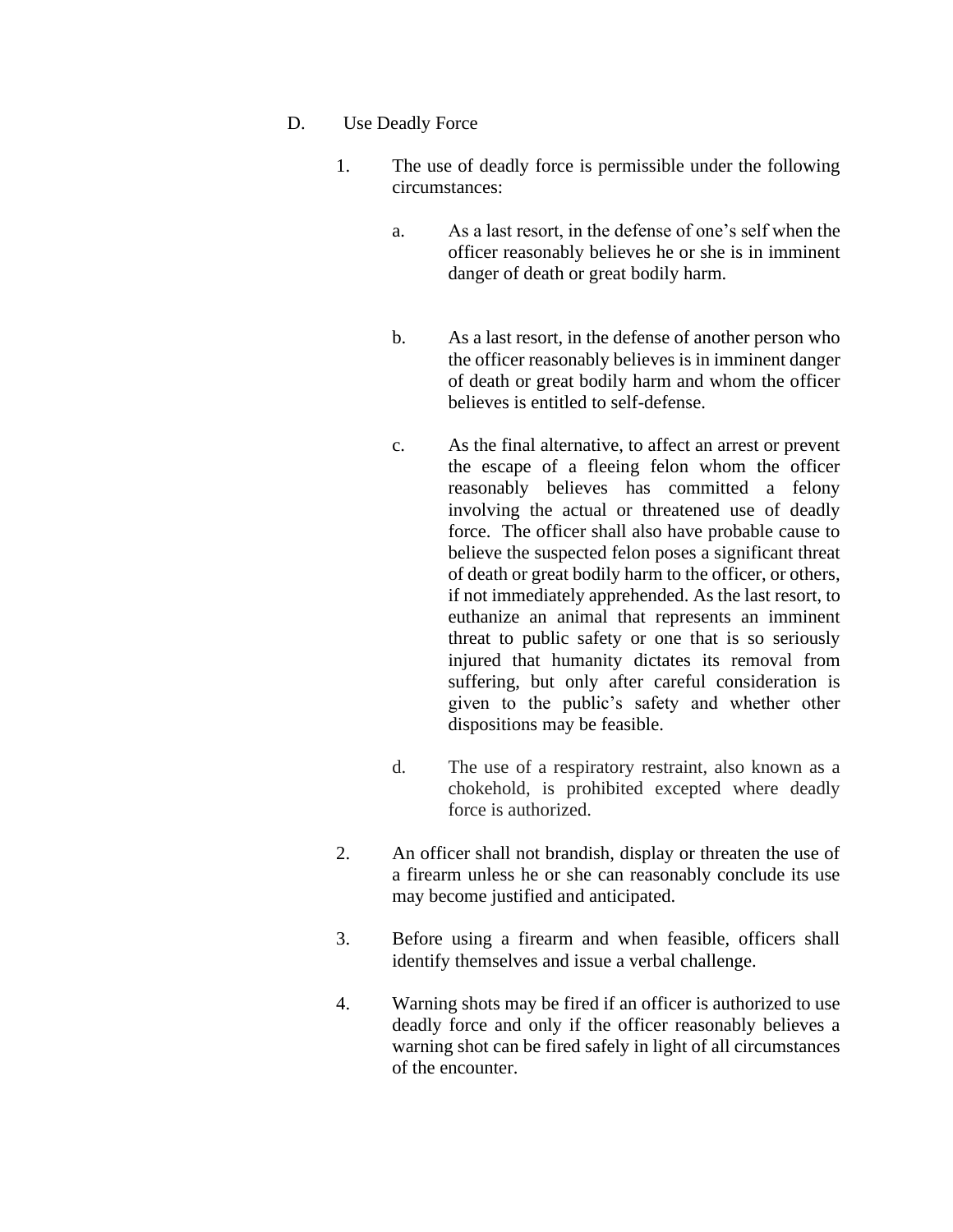- 5. Officers shall not fire any weapon from or at a moving boat except as a last resort to prevent imminent death or great bodily harm to the officer or another person and where **deadly force** would otherwise be justified.
- E. First Aid and Medical Assistance
	- 1. Whenever a person is injured as a result of force applied by a officer, the officer or other officers on the scene will immediately provide first aid and request medical assistance, if necessary, for the injured person as soon as the scene is secure.

## F. Training

**1.** Officers shall receive use of force training on-going and as needed to maintain competency. The current Wisconsin Law Enforcement Standards Board Guidelines will be used to determine competency.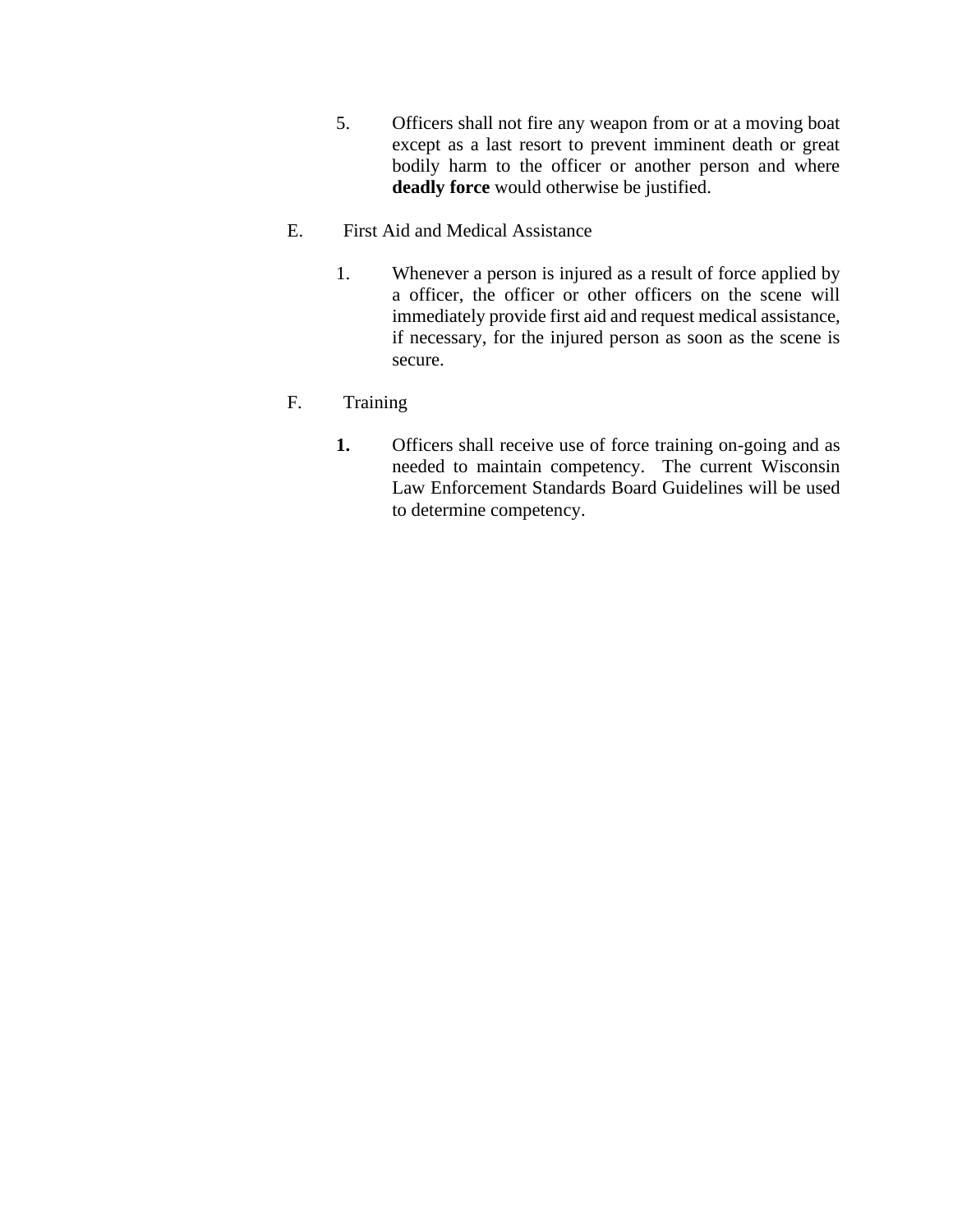## **Appendix (Use of Force Policy) DISTURBANCE RESOLUTION**

#### 1) APPROACH CONSIDERATIONS

- A. Decision-making Justification
- B. Tactical Deployment Control of distance
- 

### 2) INTERVENTION OPTIONS

# Desirability

Positioning Team Tactics

C. Tactical Evaluation Threat assessment opportunities Officer/subject factors Special circumstances

| Mode                            |            | <b>Tactic</b>                    | <b>Purpose</b>                              |
|---------------------------------|------------|----------------------------------|---------------------------------------------|
| A. Presence                     |            | <b>Professional Presence</b>     | To present a visible display of authority   |
| B. Dialog                       |            | <b>Tactical Communication</b>    | To verbally persuade                        |
| C. Control Alternatives         |            | <b>Escort Holds</b>              | To safely initiate physical contact         |
|                                 |            | Compliance Holds                 | To overcome passive resistance              |
|                                 |            | Oleoresin Capsicum               | To overcome active resistance or its threat |
|                                 |            | Conducted Energy Weapon          | To overcome active resistance or its threat |
|                                 |            | Passive Countermeasures          | To decentralize                             |
|                                 |            | <b>Active Countermeasures</b>    | To create dysfunction                       |
|                                 |            | <b>Incapacitating Techniques</b> | To cause the immediate, temporary           |
| cessation of                    |            |                                  | violent behavior                            |
| D. Protective Alternatives      |            | <b>Intermediate Weapons</b>      | To overcome continued resistance,           |
|                                 | assaultive |                                  | behavior, or threats                        |
| E. Deadly Force                 |            | Firearm                          | To stop the threat                          |
| FOLLOW-THROUGH CONSIDERATIONS   |            |                                  |                                             |
| A. Stabilize                    |            |                                  | Application of restraints, if necessary     |
| B. Monitor/Debrief<br>C. Search |            |                                  |                                             |
| D. Escort                       |            |                                  | If appropriate<br>If necessary              |
| E. Transport                    |            |                                  | If necessary                                |
| F. Turn-over/release            |            |                                  | Removal of restraints, if necessary         |

#### APPROVED BY THE DAAT ADVISORY COMMITTEE JANUARY 2007